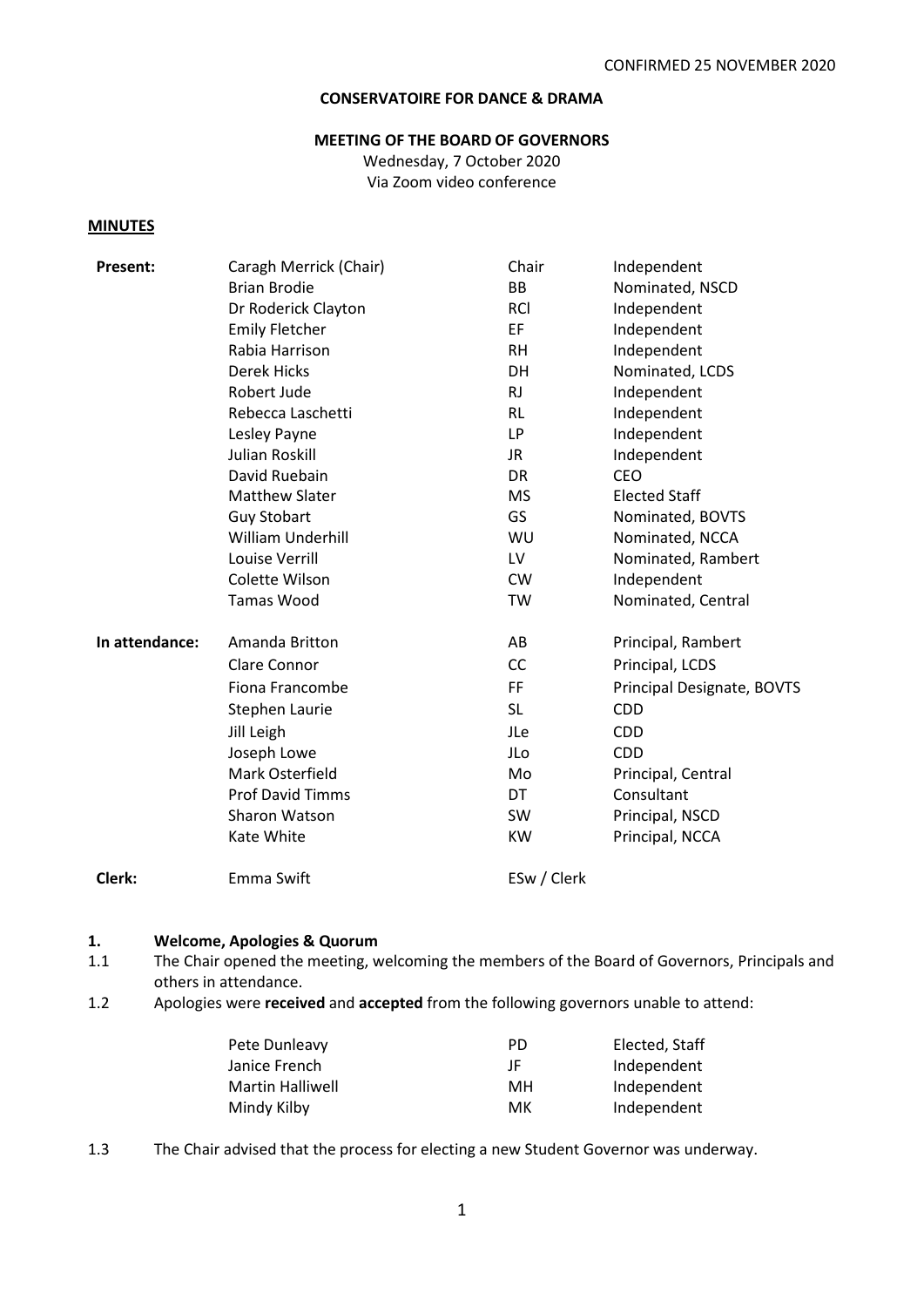#### **2. Declarations of Interest**

- 2.1 No declarations of interest were raised.
- 2.2 The Clerk reminded colleagues to complete declaration of interest forms for the academic year.

## **3. Minutes of the Previous Meeting**

3.1 The minutes of the meeting of the Board of Governors held on 15 July 2020 (**BG20/51**) were **confirmed** as a fair and accurate record of the meeting.

#### **4. Matters Arising from the Minutes**

- 4.1 Matters arising from the minutes of the previous meeting (**BG20/52**) were **reviewed**.
- 4.2 All matters arising had been resolved or were covered on the agenda.

## **Strategy Day [part redacted]**

## **5. Strategy Day Agenda**

5.1 The Chair introduced the agenda for the strategy day and gave an update on recent developments.

## **6. Governance and Compliance [part redacted]**

- 6.1 The minutes of the Structure Working Group (**BG20/59**) were **received**.
- 6.2 A follow up letter from the Office for Students in response to information requirements provided by CDD under the F3 notice (**BG20/53**) was **received** and **noted**.
- 6.3 A report from Professor David Timms on the outcomes of the Stage 1 review of CDD's governance and compliance (**BG20/54**) was **received**.
- 6.3.2 The Stage 1 review was discussed. Members welcomed comments from Prof Timms.
- 6.3.2.1 It was agreed that the Structure Working Group would take forward the work on assurance and would update the Board on progress in November. **Action: SWG to take forward work on assurance.**

*James Aston (Partner, BDO) joined the meeting.*

# **6. CUC Code of Governance**

- 6.1 The updated CUC HE Code of Governance (published September 2020), attached as **BG20/55**, was **noted**.
- 6.2 An update from James Aston, Partner, National Head of Education, BDO, on the CUC Code of Governance, attached as **BG20/56**, was **received**.
- 6.2.1 JA stated that to meet the ongoing conditions of registration, HEPs must meet the principles of public interest. The CUC code was fit for purpose and it was easier to follow the code than to put in place alternate measures to address the principles.
- 6.2.2 JA stated the Code rested on organisational culture. There was a tracking job to be done to align the Code with public interest governance principles so they were considered on an ongoing basis and to ensure compliance.
- 6.2.3 The Code had been published in September. There was an expectation most HEPs would adopt it in full for 2020/21.
- 6.2.4 JA referred the board to the following specific points in the Code:
- 6.2.4.1 2.12 referred to expectations of the audit committee. The committee must submit an annual report to the board, however this report was no longer required by OfS as of this year. A new code for audit committees had been published and should be circulated at board level and adopted by the audit committee from August 2020.
- 6.2.4.2 3.3 referred to examples of where commercial interests might conflict with ethical interests.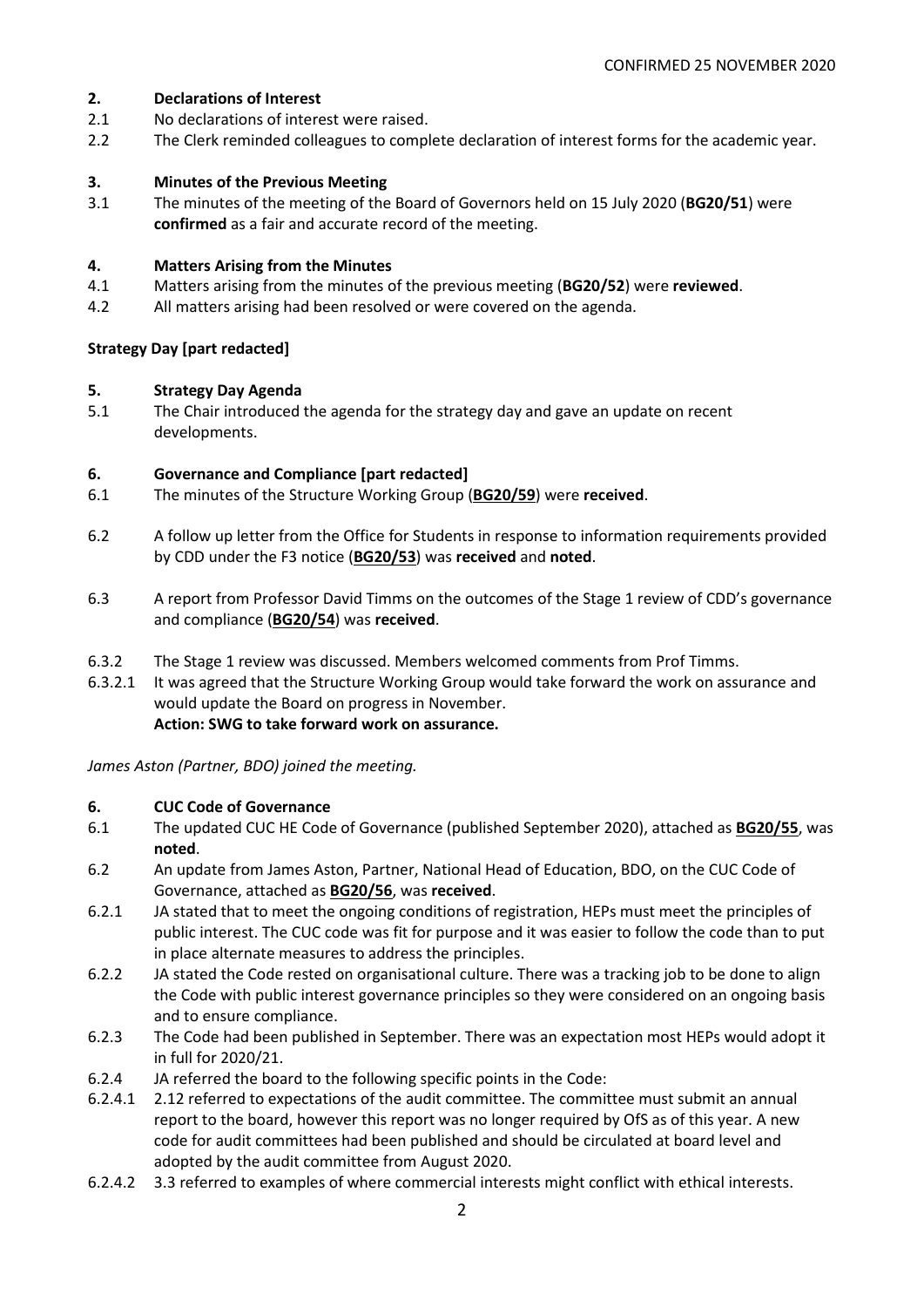- 6.2.4.3 5.8 referred to the role of Senior Independent Governor. JA stated that the size of the conservatoire meant this role was not essential. However, Board members expressed their support for this role and acknowledged that it had been very useful.
- 6.2.4.4 5.11 referred to terms of service and had been strengthened in the new code. JA stated that three terms of three years were reasonable but noted a refresh of governing body could be helpful as well.
- 6.2.5 JA recommended the code to the Board and welcomed questions.
- 6.2.6 A query was raised as to which fundamental changes from the previous code the board should focus on. JA confirmed the new code had picked up public interest principles including freedom of speech and academic freedom. However, an assessment or challenge of academic quality was not within the code.
- 6.2.7 A query was raised as to what good practice would look like with regards to the behavioural and cultural aspects of the code. JA gave the view that good practice constituted openness, the ability to talk freely on any subject, and have active engagement between management team and governing body. If there were problems, these should be aired. The organisation should be open to review or to look to internal audit to make recommendations.
- 6.2.8 JA confirmed that CDD would need to choose a date of adoption for the Code. It had the option to comply with the old Code to December 2020 and comply with the new Code from January. **Action: DR to review and consider date of adoption for the new Code. Action: Audit Committee to consider the new Code at its November meeting.**

## **7. Strategy and Partnerships [part redacted]**

7.1 An update from the CEO and the Director of Business Development on potential new partnerships (**BG20/57**) was **received**.

## **8. Going Concern and the Financial Forecasts [part redacted]**

- 8.1 An update from the CEO and the Director of Finance & Operations on sustainability, going concern and evidence required to demonstrate these (**BG20/58**) was **received**.
- 8.1.1 DR noted drivers impacting the paper: CDD would need to demonstrate a series of financial commitments and obligations for the forthcoming Annual Monitoring Review, postponed to early February by OfS. CDD and the member schools also had obligations as charities.
- 8.1.2 JLo noted that the January Board would need to sign off the financial forecasts and going concern. CDD would need to pick a set of assumptions to form the core model for submission to its auditors.
- 8.1.3 JLo outlined the current process for agreeing the forecast. CDD's Finance Committee met in October and would be asked to agree the scenarios to be modelled. JLo would work with school FDs in November and December to undertake modelling, which would then be considered by Finance Committee in January. The Committee would be tasked with picking the base scenario for submitting to the Board. Other scenarios would be presented as appendices.
- 8.1.3.1 JLo confirmed that Audit Committee would focus on going concern whilst Finance Committee would focus on sustainability and forecasts.
- 8.1.3.2 CW emphasised the need to ensure the Board had comfort that the work of the annual accounts and audit had been done properly. Audit Committee would need to consider any additional disclosures required and any doubts CDD might need to declare.
- 8.1.4 The Chair emphasised the need for all parties to engage with the modelling work required and asked the CEO to work with JLo and Principals to ensure full consultation throughout the modelling period. CDD would need to have tested its thinking and conclusions by January in order to take a clear view and decision on the forecast.

#### **Action: DR and JLo to liaise with Principals on consultation for financial modelling.**

# **9. Any Other Business**

9.1 The position on fee refunds in light of the pandemic was discussed.